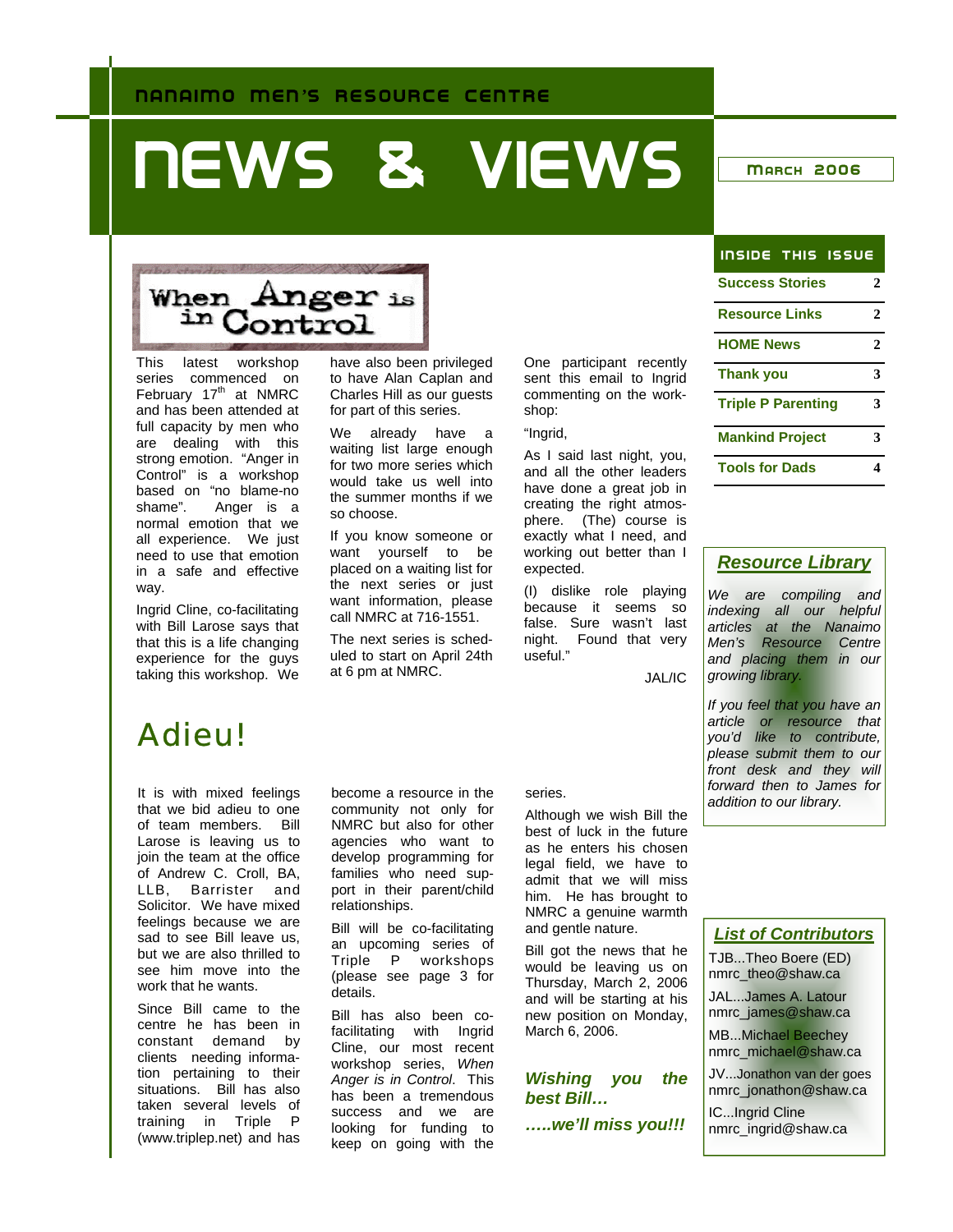#### N EWS & V IEWS **P AGE 2**

## Success Stories

R.A. came into my office, looking for support in dealing with his legal matters. He is in his mid forties, and on a Provincial Disability Pension. He is about \$13,000.00 in arrears on child support, and has a Court Order that he is to pay about \$90.00 per month in child support, and \$5.00 per month in arrears.

The Ministry that gives him his pension tells him " this money is for your needs, it's not for child support, you don't need to pay it". The FMEP, on the other hand, says "Pay it or we will take your license, and attach any wages you may make." His right to obtain a license has been withheld, and FMEP told me that they would be garnishing any wages he would make. They also assume that all

employers will act legitimately, and not refuse to hire him because of the garnishment, and the onus is on him to prove that the employer has acted improperly if he does not get a job, or is fired, and I consider this a dubious assumption, given many dads reports of being fired in such situations.

His daughter has not lived with the mother for some time, and acting on my request, the FMEP worker did write the mom, asking if the child was in need of support; a letter to which the mom did not respond. As the result of the non-response, FMEP is no longer enforcing on the current support payment. However, they still are enforcing on arrears.

R.A.. is now paying \$10.00 per

month on arrears, which is double his court order. With the help of a letter from me to Legal Aid, indicating the harm that was being done to R.A. having the enforcement upon him, which includes harm to R.A.. as well as his daughter, as the result of him not having a drivers license. Also he is a very morally minded person to whom having the burden of a multi thousand dollar debt is an excessive stress, R.A.. has now obtained legal aid support for a lawyer, with the goal of getting the arrears down to a manageable size, and getting enforcement removed, including his license back, and freedom from interest and penalties.

JV

### Call for Resource Links

Jonathon van der Goes, *Director of Client Services* for NMRC, has posted a Canadian map in our meeting room. He is looking for resources for men in Canada. If you know of any resources, please contact him at nmrc\_jonathon@shaw.ca and tell him about the resource. Or, you can put the details (including name, contact info, website, email addresses and phone and fax numbers) on a business card size piece of paper and post it next to the map and take a corresponding thumb tack with a number and place it on the map.

Jonathon says, "I've heard for quite some time that there are three Men's Resource Centres in Canada, and I only know of the



Windsor Family Forum and ourselves. I've also had contact with a gent in Prince Rupert, and I have a card for a gent in Abbotsford. I've heard of a possible Centre in Edmonton, and in Winnipeg, but I have no specific information at this point. I've had some contact with someone in Ottawa, and I hear of something in Toronto, and of course we have contacts in Duncan, Courtenay, and Victoria.

JV

# A Place of Safety, Affirmation, Reality

During the summer of 2005, the RCMP approached a few community agencies including NMRC to facilitate the start up of a Youth Group for LGBTQ (lesbian, gay, bi-sexual, transgendered, questioning) youth.

In November, we received a grant for \$7,000 from the City of Nanaimo to start the group up.

The group has been meeting at Nanaimo Youth Services Association on the first and third Tuesday nights of every months

#### since September.

Our goal is to provide LGBTQ youth with a space where they can feel affirmed, safe and welcome. An opportunity not only to meet and socialize, but also a space where we can provide information and referral to assistance regarding some current issues like housing, employment services, drug and alcohol abuse, physical and mental health concerns, and safety issues. We would like to offer LGBTQ youth a chance to become empowered instead of isolated, giving them

hope and possibility for their lives.

Since starting the group we have had attendances ranging from 2 or 3 kids to up to 8 or 10 kids. It has become a place for these kids to share their concerns and joys in a safe environment. In February we had a group of youth travel from AIDS Vancouver Island in Victoria to come and teach the Youth Group the facts about safer sex and drug/ alcohol use. It was a great time for all attending.

*(Continued on page 3)*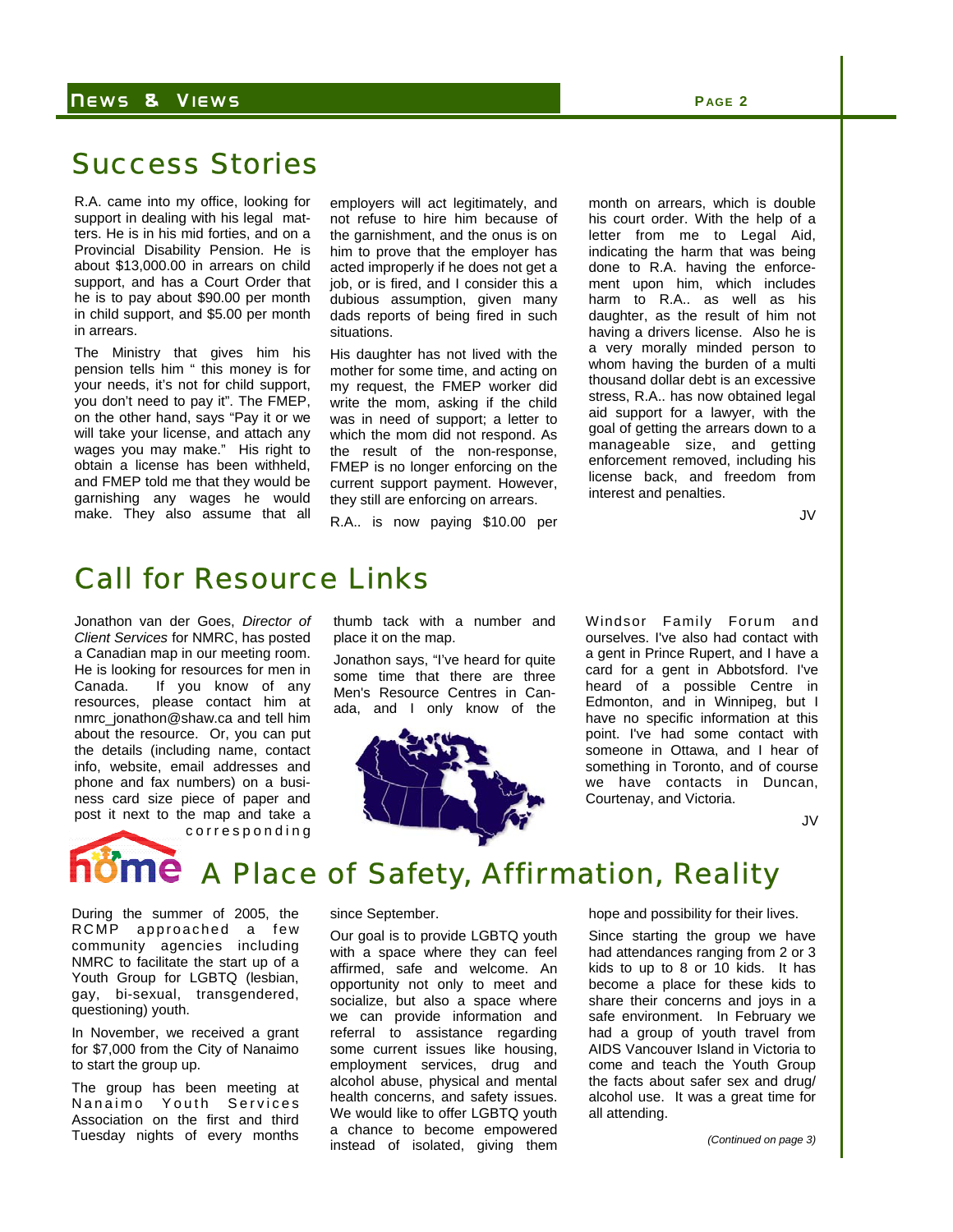### **PAGE 3 N EWS & VIEWS**

# Thank You to our Supporters (January-March 2006)

We want to take a moment and say *thank you* to some of our donors and supporters in 2006:

• Human Resources and Skills Development Canada

# Triple-P Parenting

*Is parenting tougher then you thought it would be?* Have we got a program for you! In 2006 the NMRC will be offering the Teen

Triple P, Positive Parenting Program. Over an eight week period in a group setting, you will learn how to effectively parent your teens using the research and evidence based methods developed by Dr. Matt Sanders at the University of Queensland, Australia. Meet the chal-

lenge of providing a home environment that guides and sup-

Over the last few months we have had the privilege of have Billy Hackett as one of our volunteers. Ingrid Cline, Volunteer Coordinator says, "Billy has been a pleasure to work with over the past several months. He has demonstrates many

wonderful qualities such as his attention to detail, determination and dedication. His enthusiasm and gentleness were contagious and his sincerity refreshing. Billy enjoys a

Also, many anonymous donors who gave financially, gifts, and of their time.

#### *(Continued from page 2)*

Some of our upcoming events will include a visit from Leonard Krog to talk to the youth about issues that they face as GBLTQ youth growing up in and around Nanaimo. We also have a local artist who is willing to have the youth come and see his studio where he sculpts and teaches dance.

We are also looking forward to a retreat to Camp Thunderbird in August with the kids.

If you wish to volunteer or support in any way with the group please contact us through James Latour at NMRC at nmrc\_james@shaw.ca. You can find more details at our Yahoo! Group at http:// groups.yahoo.com/group/QYN/.

Our deepest gratitude to Nanaimo Youth Services who supplies us with a location to meet and store all our supplies for the group.

JAL

always willing to learn new skills and use new tools. His apprehension quickly turns into confidence once he has had a chance to practice these skills."

We are grateful for the time we had with Billy. We wish you well in your journey.

## Creating Passionate, Powerful & Authentic Lives that Work

Open Men's Circle: Nanaimo, Monday Nights 7-9 pm.

All men are welcome to attend an open Men's Circle on Monday nights at Bowen Rd & the Old Island Hwy.

This circle is sponsored by the **Mankind Project**, an international support organization for men. There are no fees required for attending these meetings. And you will **not be sold anything**.

We have certain expectations:

- Be on time
- tell the truth about yourself
- be sober in your life and for this meeting
- stay awake and present
- keep the things that you hear confidential

**Location:** Upstairs in the Lenhart Insurance Bldg, at the Old Island Hwy and Bowen Rd.

Call 250.618.6868 or Jonathon van der Goes at NMRC for more information.

**FK Morrow Foundation** 

- Dediluke Land Surveying Inc.
- All our volunteers who gave generously of their time and talents

ports teenagers as they strive to become independent, well adjusted adults. For more information and regis- tration please contact Michael Beechey at

NMRC.

You can also go online and check out Triple P Positive Parenting P r o g r a m a t www.triplep.net.

We are grateful to Vancouver Island Health Authority for

training Bill Larose as our centre's community representative.

# Adieu to a Valued Volunteer



iple P

challenge and is